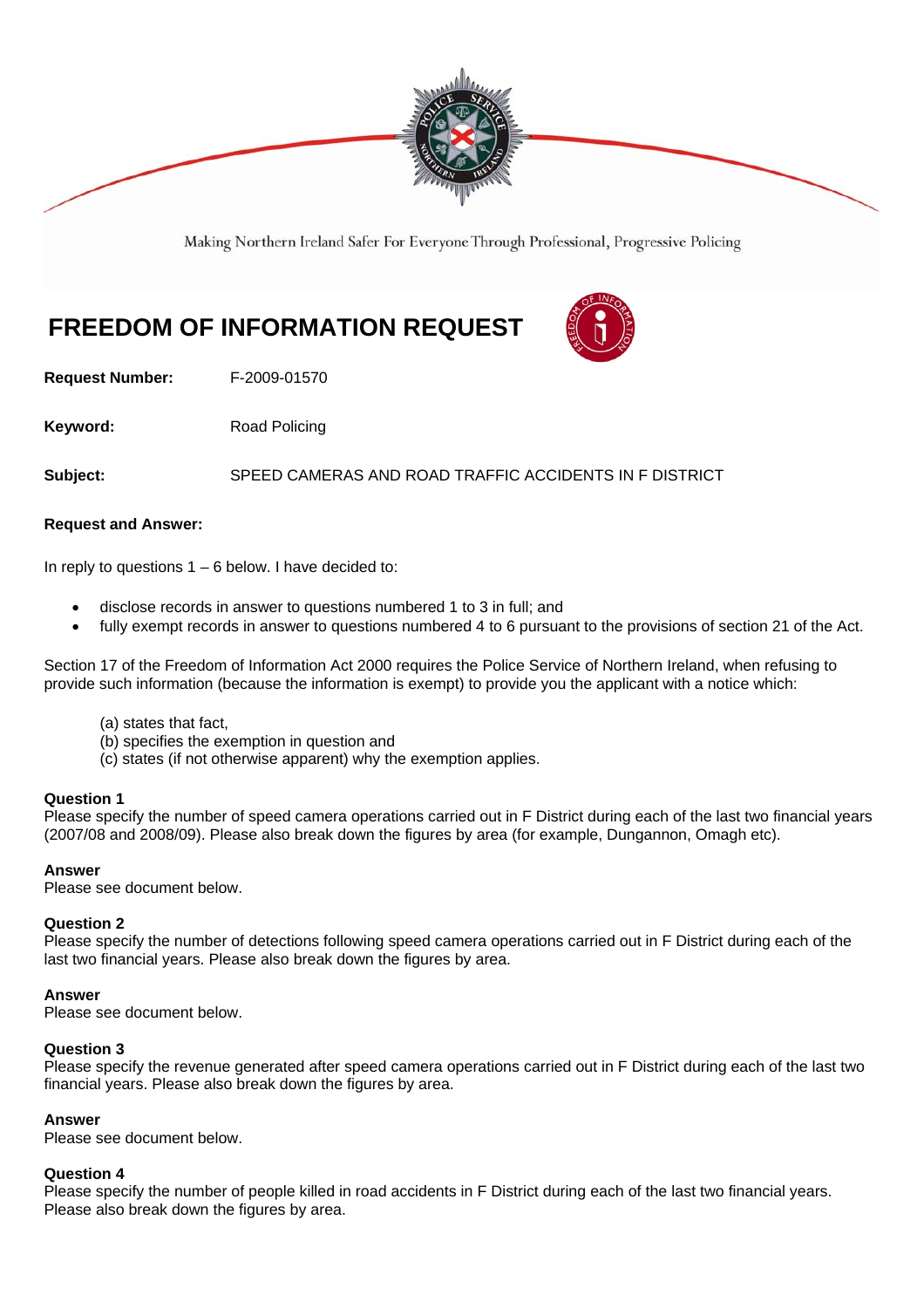# **Answer**

Pursuant to the provisions of Section 21 of the Freedom of Information Act 2000 it has been decided not to supply the information you have requested. Section 21 of the Act provides that information, which is reasonably accessible to the applicant by other means, is exempt information. The information you have requested is available from the Police Service of Northern Ireland's Publication Scheme. To access the information please visit our website at: http://www.psni.police.uk/policing\_plan\_targets\_0809\_8.1.1.pdf

# **Question 5**

Please specify the number of people seriously injured in road accidents in F District during each of the last two financial years. Please also break down the figures by area.

#### **Answer**

Pursuant to the provisions of Section 21 of the Freedom of Information Act 2000 it has been decided not to supply the information you have requested. Section 21 of the Act provides that information, which is reasonably accessible to the applicant by other means, is exempt information. The information you have requested is available from the Police Service of Northern Ireland's Publication Scheme. To access the information please visit our website at: http://www.psni.police.uk/policing\_plan\_targets\_0809\_8.1.1.pdf

#### **Question 6**

Please specify the number of people slightly injured in road accidents in F District during each of the last two financial years. Please also break down the figures by area.

#### **Answer**

Pursuant to the provisions of Section 21 of the Freedom of Information Act 2000 it has been decided not to supply the information you have requested. Section 21 of the Act provides that information, which is reasonably accessible to the applicant by other means, is exempt information. The information you have requested is available from the Police Service of Northern Ireland's Publication Scheme. To access the information please visit our website at: http://www.psni.police.uk/6.\_08\_09\_rtcs.pdf and browse to page 10 of this document.

If you have any queries regarding your request or the decision please do not hesitate to contact me on 028 9070 0164. When contacting the Freedom of Information Team, please quote the reference number listed at the beginning of this email.

If you are dissatisfied in any way with the handling of your request, you have the right to request a review. You should do this as soon as possible, or in any case within two months of the date of issue of this letter. In the event that you require a review to be undertaken, you can do so by writing to the Head of Freedom of Information, PSNI Headquarters, 65 Knock Road, Belfast, BT5 6LE or by emailing *foi@psni.pnn.police.uk* 

If following an internal review, carried out by an independent decision maker, you were to remain dissatisfied in any way with the handling of the request you may make a complaint, under Section 50 of the Freedom of Information Act, to the Information Commissioner's Office and ask that they investigate whether the PSNI has complied with the terms of the Freedom of Information Act. You can write to the Information Commissioner at Information Commissioner's Office, Wycliffe House, Water Lane, Wilmslow, Cheshire, SK9 5AF. In most circumstances the Information Commissioner will not investigate a complaint unless an internal review procedure has been carried out, however the Commissioner has the option to investigate the matter at his discretion.

Please be advised that PSNI replies under Freedom of Information may be released into the public domain via our website @ http://www.psni.police.uk/

Personal details in respect of your request have, where applicable, been removed to protect confidentiality.